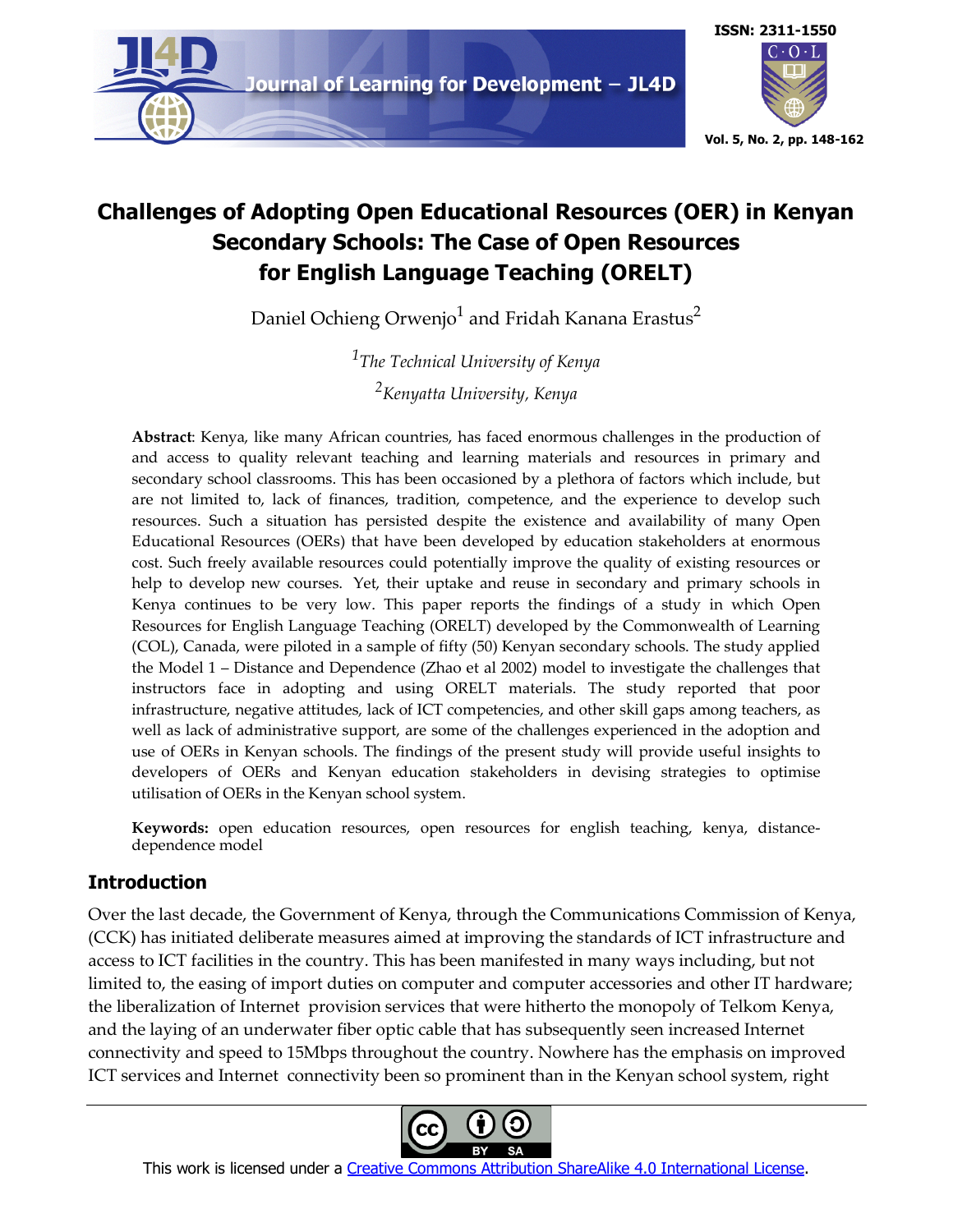from primary school to university. For instance, within the last two years alone, the government has ensured that nearly 70% of Kenyan public primary schools, up from about 20%, are connected to electricity, thereby, facilitating the laying and use of ICT networks and other infrastructure. Additionally, the government, under an International Competitive Bidding process, recently invited tenders from consortia of both local and international service providers for the design, production and distribution of digital learning platforms to all primary schools in Kenya. In the secondary schools, the government has intensified the supply of computers to many rural schools that previously did not have any. It has also set up ICT hubs in selected rural secondary schools. In the universities, the focus has been on the supplying bandwidth and the establishment of hotspots to enable students easily access the Internet.

The Kenya Institute of Curriculum Development, (KICD) has also embraced the use of open and digital content as an alternative to the traditional textbooks. One prominent international stakeholder that advocates for development and use of open content across the Commonwealth member states, including Kenya, is the Commonwealth of Learning (COL). One of COL's pioneering interventions is the Open Resources for English Language Teaching (ORELT).

COL, on their website, state that the Open Resources for English Language Teaching (ORELT), is a project aimed at supporting the classroom activities of teachers in junior secondary schools (JSS) across the Commonwealth. The aims of ORELT are to provide a bank of 'open content' multi-media resources in online, offline and traditional text formats that will support school-based education and training for JSS teachers; provide 'open content' support resources for teacher educators who train teachers for JSS; and to provide a forum for the exchange of ideas and experiences and sharing of ELT resources among teachers and teacher educators across the Commonwealth. The materials also aim at supporting learners by providing learner centered activities and resources both in online and in the traditional book formats.

But what, in theory and practice, are OERs under which ORELT falls? OECD (2007) defines them as freely and openly available digitized learning resources that can be adapted, modified, and re-used for teaching, learning, and research. One aspect of this definition calls for further scrutiny with regard to ORELT: their being digitized. ORELT resources go beyond being merely digitized, since the digitized versions that are freely available online through the ORELT portal are complemented with CD-ROMs and traditional book formats, thereby, making them quite versatile in terms of form and usability.

The ORELT pilot project by the Commonwealth of Learning and the introduction of the digital learning platforms (also known as tablets for schools) in lower primary schools in Kenya represent the first real attempts at embracing OERs. Besides, MIT OCW statistics indicate that only two percent of MIT OCW traffic since 2004 has come from users in Sub-Saharan Africa (MIT, 2013). This apparent lack of interest in OERs is not merely confined to pedagogical classroom practice but also extends to research. For instance, Percy & Belle, (2012) report that there has been little research around the use of OER in the African context, while Andrad et al., (2011), on the other hand argue that a majority of existing OER studies focus on the development and publication of OER repositories as well as on the integration of policies in various institutions at the expense of their adoption and use. This is the context that informed the current study's focus on the challenges of adopting OERs in the Kenyan secondary school system.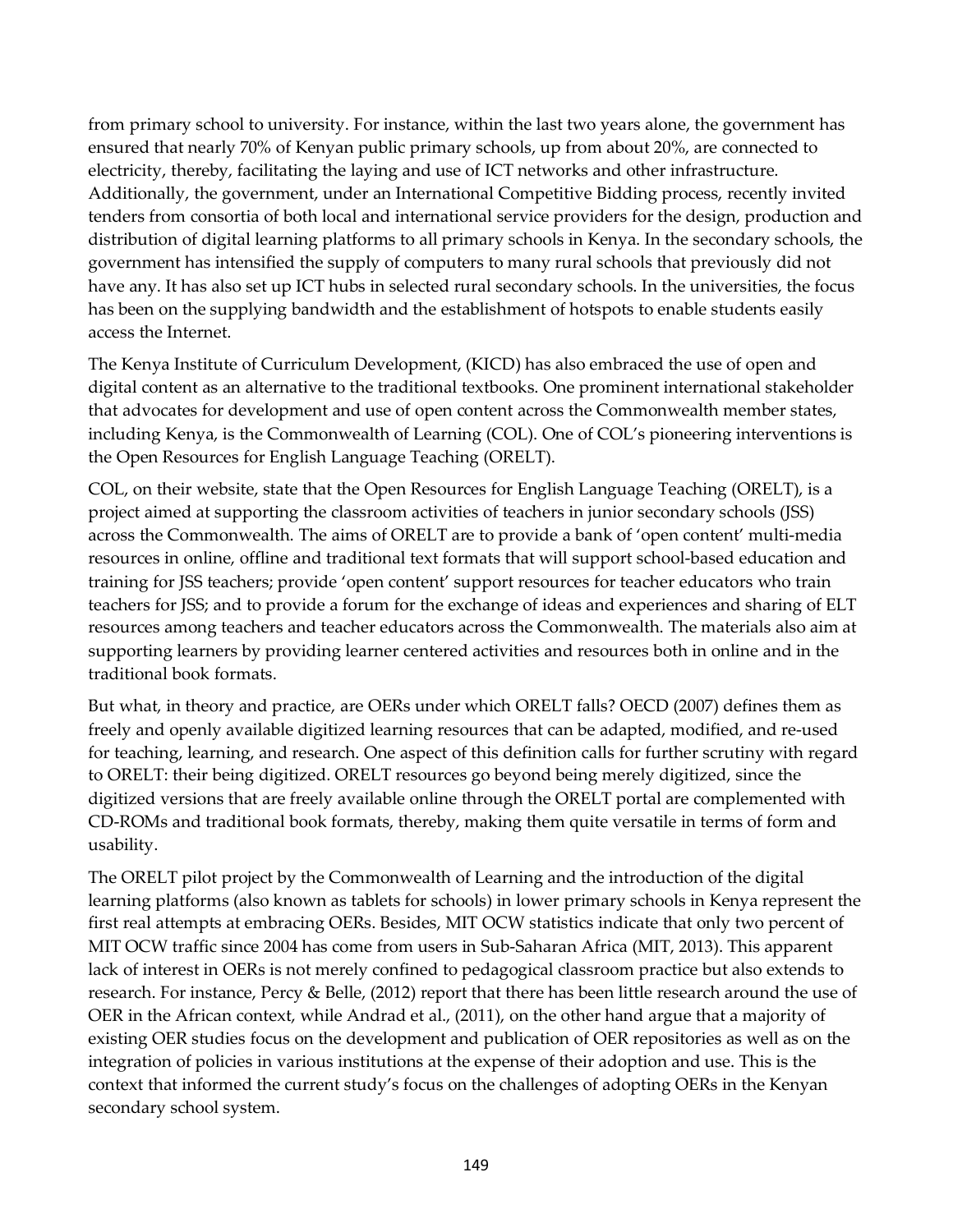## **The ORELT Project**

Activity-based learning modules relevant to learners in JSS were developed by experts drawn from several African and Asian countries, who had either taught at the JSS level or were trainers of JSS teachers. The six modules covered the core language areas of listening, speaking, reading, writing and grammar, as follows:

- a) Module 1: Better Listening
- b) Module 2: Speaking for Better Communication
- c) Module 3: Success in Reading
- d) Module 4: Effective Writing
- e) Module 5: Language through Literature
- f) Module 6: Communicative Grammar

Each module had five units containing a range of case studies, activities and resources which teachers can easily adapt and use in their classrooms. Appropriate audio, video and graphic materials aimed at making the content more comprehensible were built into the modules. COL collaborated with teachers in schools and teacher educators in teacher education institutions to: build an ORELT Consortium, in order to maximize take-up and utilization by schools and teacher education institutions; provide support to schools and teacher education institutions to adapt and use ORELT; and support and encourage teacher educators and teacher training institutions to integrate ORELT into a wide range of other support resources (online, text, radio) for use by teacher educators as school-based ELT teacher resources.

## **Theoretical Issues**

The present study adopts the view of innovation put forward by Thompson (1965) as the generation, acceptance, and implementation of new processes, products, or services within an organizational setting. Thompson's definition emphasises the implementation of the innovative items. Innovation is, thus, assumed to take place only with actual use. Researchers such as Zhao et al. (2002), and Groff and Mouza (2008) have theorized on the requisite conditions that must obtain in any educational innovation to succeed, as well as the possible challenges. They argue that three factors are critical to the success of any educational innovation within the school system. These are the innovation itself, the innovator, and the context (environment) of the innovation. The relationship between each of these areas is unique to each school and each innovation. These three factors are interdependent and create a triadic relationship as illustrated in Figure 1 below: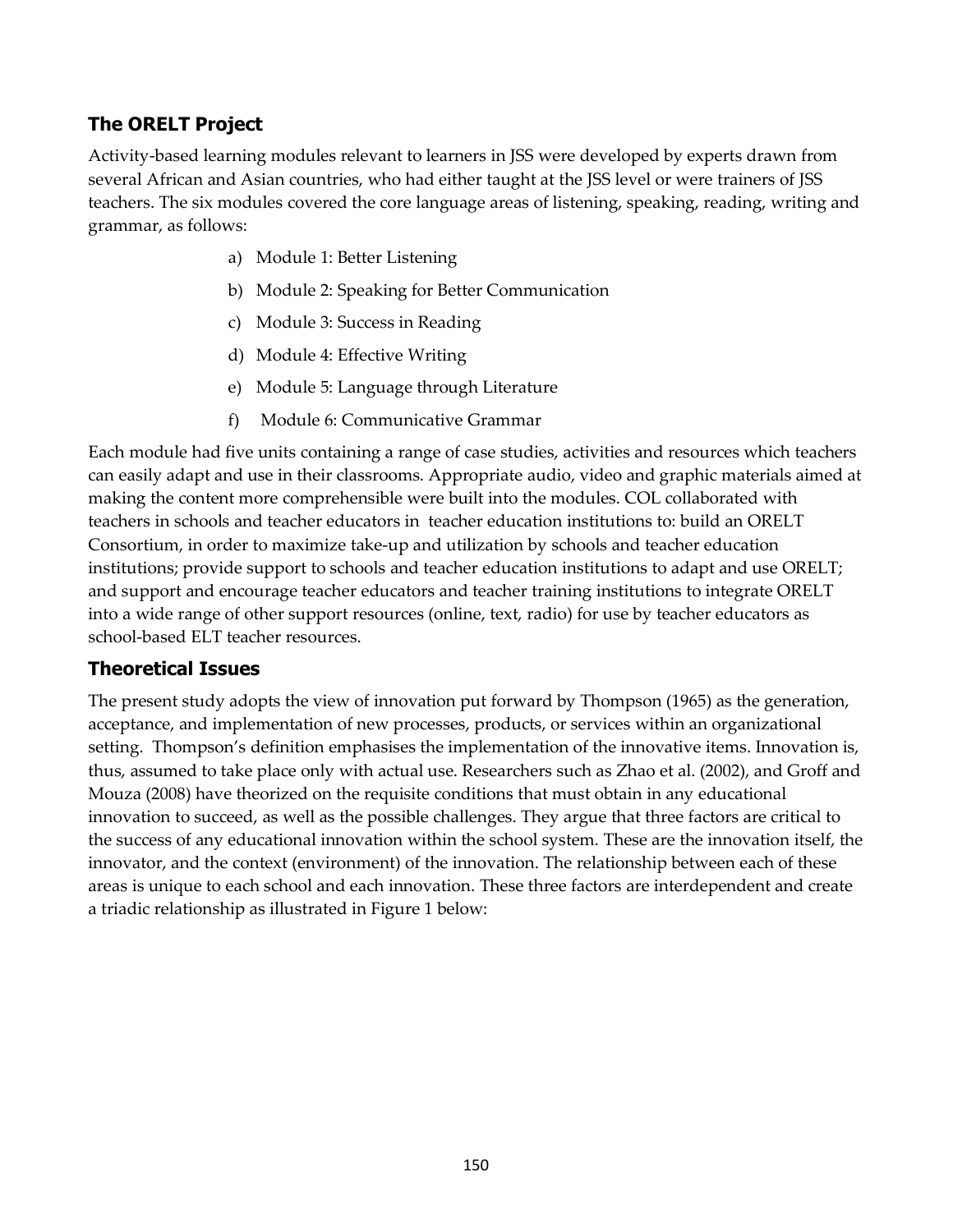

**Figure 1: A conceptual framework of Innovation (Source: Zhao et al 2002)**

The present study views the introduction of the ORELT materials in the teaching and learning of English in Kenyan secondary schools as an aspect of innovation in the school system. The study adopts Thomson's (1965) view that innovation is considered to have taken place only when there is actual use, hence, focusing on the adoption challenges exclusively.

Taking this into consideration, the present study adopts the Distance and Dependence model of innovation as propagated by Zhao et. al (2002). This theoretical model aims to make explicit the context-specific factors that affect an innovation and help identify the likely success of an innovation by depicting its difference from existing practice and resources. Zhao et al. (2002) argue that a twoaxis scale can be used to understand the potential success of an innovation through the capacity of an organisation or individual to engage with change. On the vertical axis is the distance of the innovation from existing practice. They suggest that the closer the innovation is to existing practice, the easier it will be to adopt. Here, practice can relate to classroom practice, pedagogy, school culture or structures within the school, depending on the nature of the innovation. Indeed, the definition of the 'change to practice' is context-bound by those who use this model.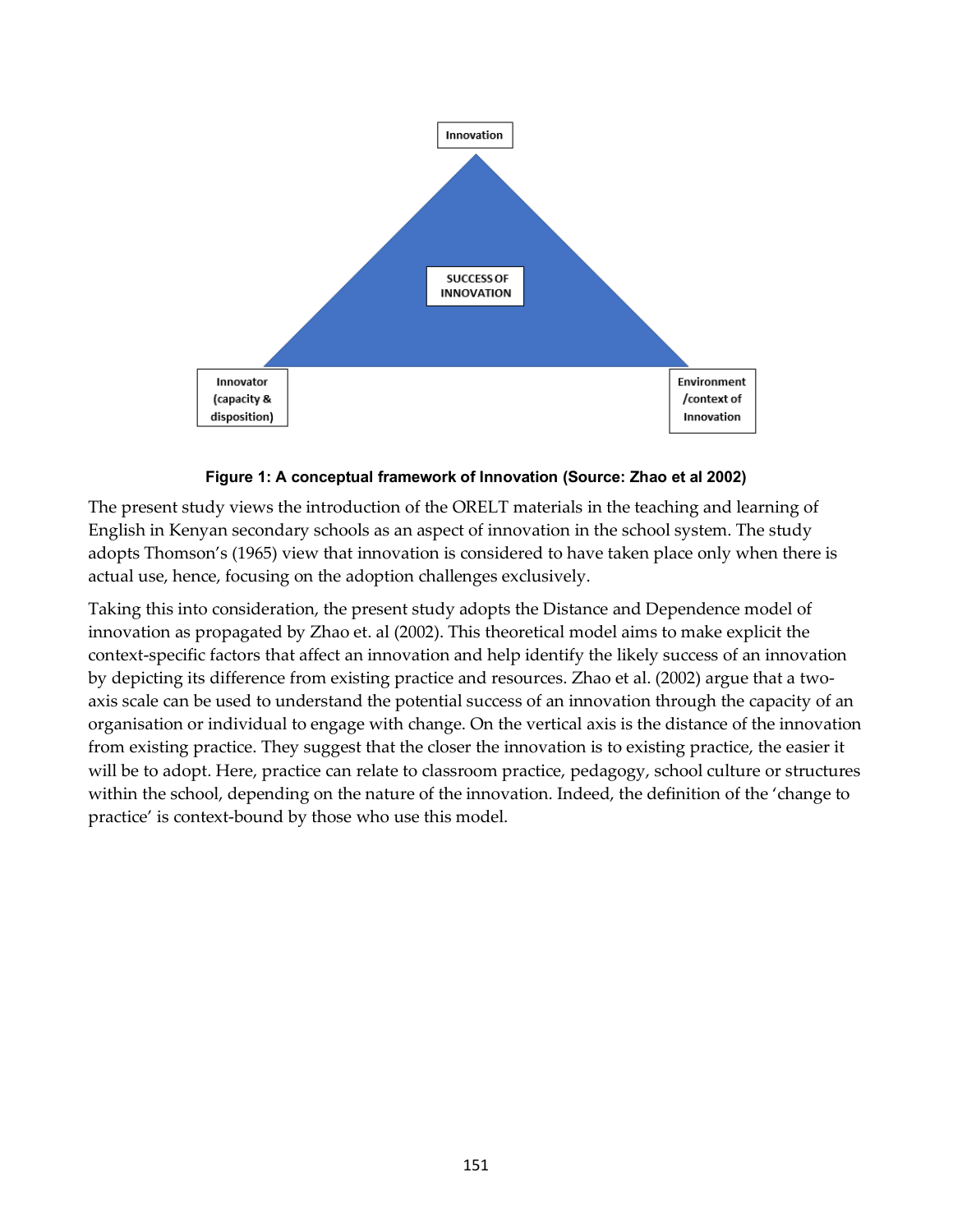

Dependence on Resources



The horizontal axis indicates the extent of dependence of the innovation on resources for success. This relates to the resources needed for the innovation and the extent to which they differ from existing school resources. In this study, resources for innovation were considered to be computer software and hardware, electricity connectivity, physical classroom space, and audiovisual learning aids. These were considered critical in supporting learning activities and planning time. As demonstrated in this model, the less demand the innovation puts on extra school resource levels, the less challenges there are in its implementation and the more likely it is to succeed. As such, if an innovation requires a significant change in teaching practice and a significant increase in resources, then it will need a greater amount of support to succeed than an innovation which requires fewer resources and demands little change from the teacher's existing practice.

A key function of the model is to support an understanding of educational innovations in context by depicting how an innovation can be understood as a function of its distance from current practice and dependence on available resources. This model was used in this study to gauge the propensity for success of the ORELT materials in the teaching of English in Kenyan junior secondary schools. The likelihood of success was operationalized in terms of the level of challenges posed to this innovation and the mitigating factors in place that could help surmount such obstacles. As such, implementing a 'single' innovation in a school may involve a school undergoing multiple innovations to cater for the resource and pedagogical demands of the innovation. This variance in the received complexity of an innovation is mirrored at a school level. As Zhao and Frank (2003:27) observe: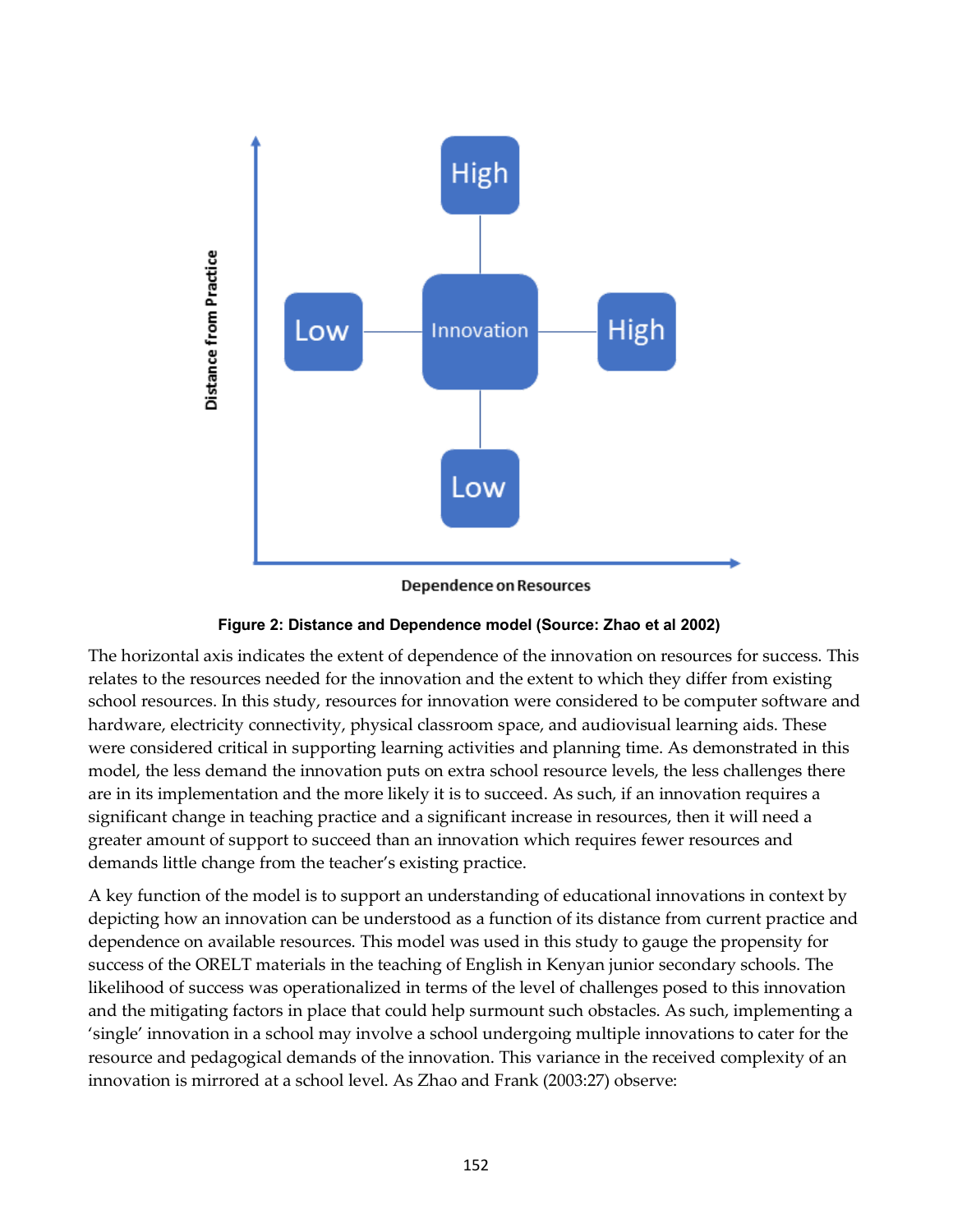For one school which already has in place strong infrastructure and technical support and positive formal and informal staff structures, it may be a relatively minor disruption to buy in and incorporate necessary technical equipment. For another school, which has none of these factors in place, an innovation may require transformation across the school to be effectively implemented. The success of an innovation then depends on the extent to which the scale of change is understood and appropriately resourced.

This model, therefore, predicts that large-scale innovations which are not supplemented with resources from outside of the environment are unlikely to succeed. In applying this model, the present study particularly took due cognizance of resource environments in the schools where the ORELT materials were piloted by considering the resources each of the schools were endowed with. Thus, the 50 schools were stratified into urban/rural; private/government sponsored and national/county.

## **Method**

Fifty (50) JSS teachers were invited for a five-day ORELT induction workshop at the Kenyatta University Conference Centre, March 18-23, 2013. The teachers were drawn from a mix of urban/periurban and rural schools (30 each) and were also balanced in terms of gender. They were purposively sampled as teachers of English at the JSS level (Form One and Two). Where two or more teachers were teaching at this level, one was randomly selected. The schools were also purposively selected from the five counties where the project was being piloted, namely, Machakos, Kiambu, Nairobi, Meru and Tharaka-Nithi. The participants were initially introduced to the concepts of Open Educational Resources (OERs), their history, use and justification in educational settings, especially in developing countries, and specifically the history, rationale and development of ORELT materials. Additionally, the participants were inducted to the principles, theories and practices of task-based and learnercentered approaches to learning, upon which the ORELT materials are based. They were then introduced to the six ORELT modules and the ORELT online platform by three workshop facilitators over a period of five residential workshop days. For each module, the facilitators took the participants through its content, learning activities and learning resources. The participants were then assigned discussion tasks on each module which they performed in breakaway groups and later presented in plenary. The teachers were then expected to pilot the modules in their classes in their respective schools. Before the workshops, each of the teachers filled in a pre-workshop evaluation questionnaire. This questionnaire sought to elicit the responses of the teachers with respect to their pedagogical knowledge of, and interest and skills in, the content of the ORELT materials, which were broken down into five modules; their knowledge of, and skills in, activity based learner centered approaches; their frequency of using activity-based, learner-centered approaches in their classrooms before the workshop; and the frequency of using collaborative, team-teaching approaches before the workshop. A post-workshop evaluation questionnaire issued to them at the end of the workshop was aimed at capturing any changes in each of these indices as a result of the workshop.

Having ascertained the preparedness of the teachers to pilot the materials based on an end-line evaluation after the five-day residential workshop, the teachers returned to their respective stations where they immediately began piloting the materials. Each teacher was given a set of six hardcover ORELT modules and an online training manual depending on the self-declared enrollment in their classrooms, a DVD version of the same, and password-secured access to the ORELT online platform where they could, in addition to accessing the modules, have interactive sessions with other teachers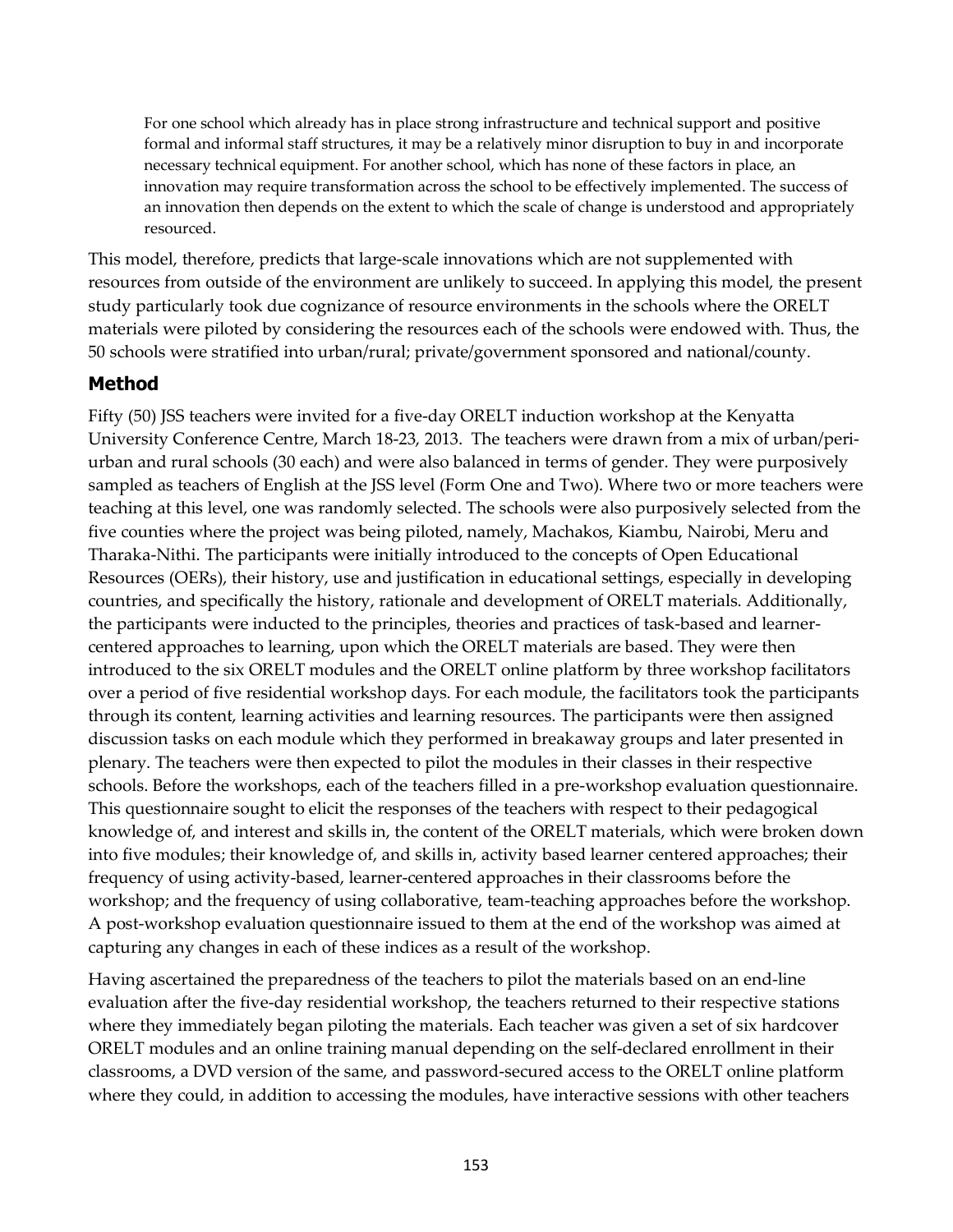using the same materials in the entire Commonwealth. After eight weeks of piloting, the researchers began making field visits to the various stations where the teachers were working with the aim of providing post-workshop support to the teachers on how to adapt and use the ORELT modules in their classrooms.

During the field visits, the researchers provided a range of technical support to the teachers who were meant to be the master trainers. Such support included, but was not limited to, the following:

- a) Providing technical support on the use of ORELT DVDs and navigation of the ORELT website
- b) Guiding the teachers on effective use of audio-visual resources (in schools where these were present) such as overhead projectors, CD players and desktop computers
- c) Answering any technical and content questions that the teachers had with regard to the ORELT modules
- d) Visiting selected classrooms and observing real-time lessons where the ORELT materials were in use and providing appropriate feedback
- e) Assisting in creating networks with other teachers in the neighboring schools who may not have already been exposed to the ORELT materials during the workshops, with a view to making them candidates for future training by the master trainers. Each of the teachers was given a set of ten ORELT materials for this purpose in order to create a multiplier effect.

Apart from providing technical support and assistance to the teachers as outlined above, the field visits also provided the opportunity to find out the challenges the teachers were facing in implementing the ORELT materials within their various schools. Guided by the conceptual framework for innovation and the distance–dependency model, the researcher conducted structured interviews based on questions relating to costs of implementing the ORELT in their classrooms, the pedagogical current practice within the school, and the availability of resources for implementing the innovation. Interviews were also conducted with teachers and a few of the students on the challenges they were facing in implementing the ORELT materials in their classrooms.

## **Findings**

In the following section, we present the findings of the study with regard to the challenges faced in the implementation of the ORELT materials in the selected secondary schools. In line with the chosen conceptual model and theoretical framework, these findings are organized under the thematic areas of innovators' capacity and disposition for the innovation, the innovation, and the environment for innovation.

## **Challenges Related to the Nature of Innovation**

With regard to challenges related to the innovation, we looked at factors inherent in the modules themselves that would make their implementation either difficult or feasible. It was noted that the fact that the materials existed in three alternate formats, namely, traditional text format, DVD and online digital content made the materials versatile and flexible for use even in schools where there was neither electricity connection nor computers. However, the print documents had certain factors which hindered their smooth adoption as an innovation in the English classrooms.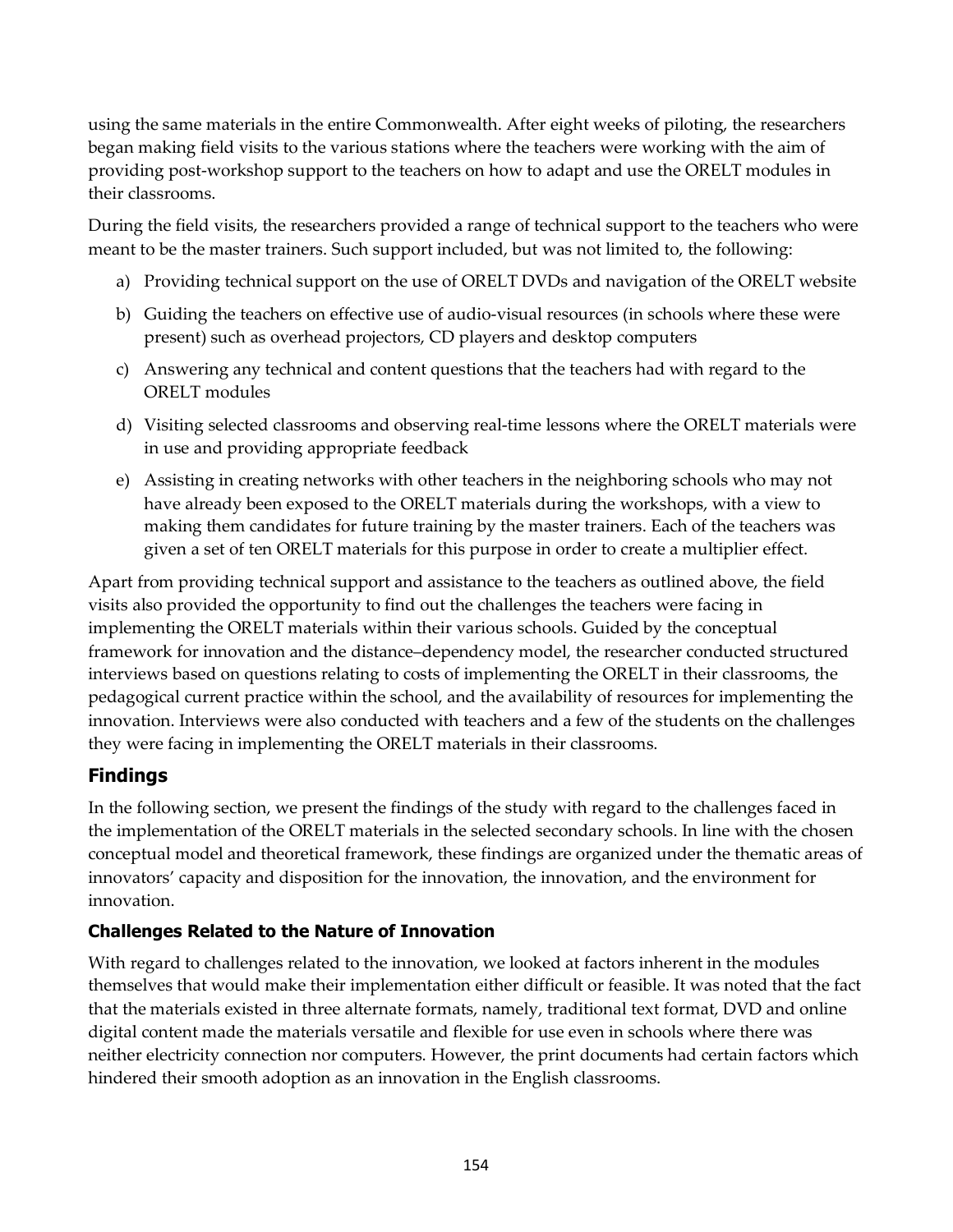#### **Incompatibility of Learning Activities**

A number of the teachers interviewed had serious concerns with the nature of the learning activities and tasks in some of the modules. This arose from the fact that the materials had been developed by language experts and practitioners drawn from the entire Commonwealth, for use within the Commonwealth countries. Thus, some examples and learning activities had no direct socio-cultural and pedagogical relevance to the local situations in the Kenyan schools. For instance, there were passages dealing with elephants that are domesticated, high-speed trains, or activities that required the learners to appreciate traditions and practices that were alien to them. The learners were, therefore, unable to directly relate such tasks and content with their immediate environment and daily experiences. To remedy the problem, therefore, the teachers, had to spend extra preparation time as they went through the materials in a bid to adapt and customize them to the local environment. All the teachers interviewed reported unusually longer preparation times as one of the most serious challenges to the successful implementation of this innovation. This has been reported in the literature (see Taylor, 2002, for instance) as an inherent weakness of nearly all massively produced and massively consumed OERs.

### **Incompatibility with Syllabus**

Compatibility of the ORELT materials with the Kenyan secondary school English syllabus was cited as another challenge in implementing the innovation. The ORELT materials certainly met the curriculum and syllabus demands and were vetted by KICD and passed. However, while all the language skills taught in the Kenyan schools were catered for in the modules, the curriculum design and the syllabus in the Kenyan school system was different and not in tandem with the structure of the modules. Some content in the modules was taught at higher levels in the Kenyan syllabus and certain language skills were given more prominence and emphasis, and, thus, allocated more teaching time. For instance, the oral skills and oral literature in general were allocated only one lesson per week, yet in the modules it was given as much emphasis as other language skills. Therefore, striking a balance between curriculum and syllabus demands and the development of language skills was a challenge to some teachers.

In a number of the schools in the study, existing policies with regard to the curriculum, the syllabus and assessment became an impediment to the implementation of the ORELT programme. Such impediments included, but were not limited to, a requirement by the school administrators that the teachers stick to the official school syllabus with the stated learning activities and resources as well as the requirements for a strict schedule of assessments. Most of the schools had a tradition of giving standardized joint-assessment tests, usually with other neighbouring schools. It was, therefore, difficult and sometimes impractical to evaluate the learners based on the ORELT materials in a number of such schools. In certain cases where only one stream was selected in the same school, it became even more difficult to assess the students based on ORELT materials.

In a number of schools included in the study, there was a requirement that teachers prepare and use common schemes of work and lesson plans. These schemes of work and lesson plans were derived directly and logically from the syllabus as handed down by the Ministry of Education. In most cases, the school administration, as stated earlier, expected teachers to strictly adhere to these documents.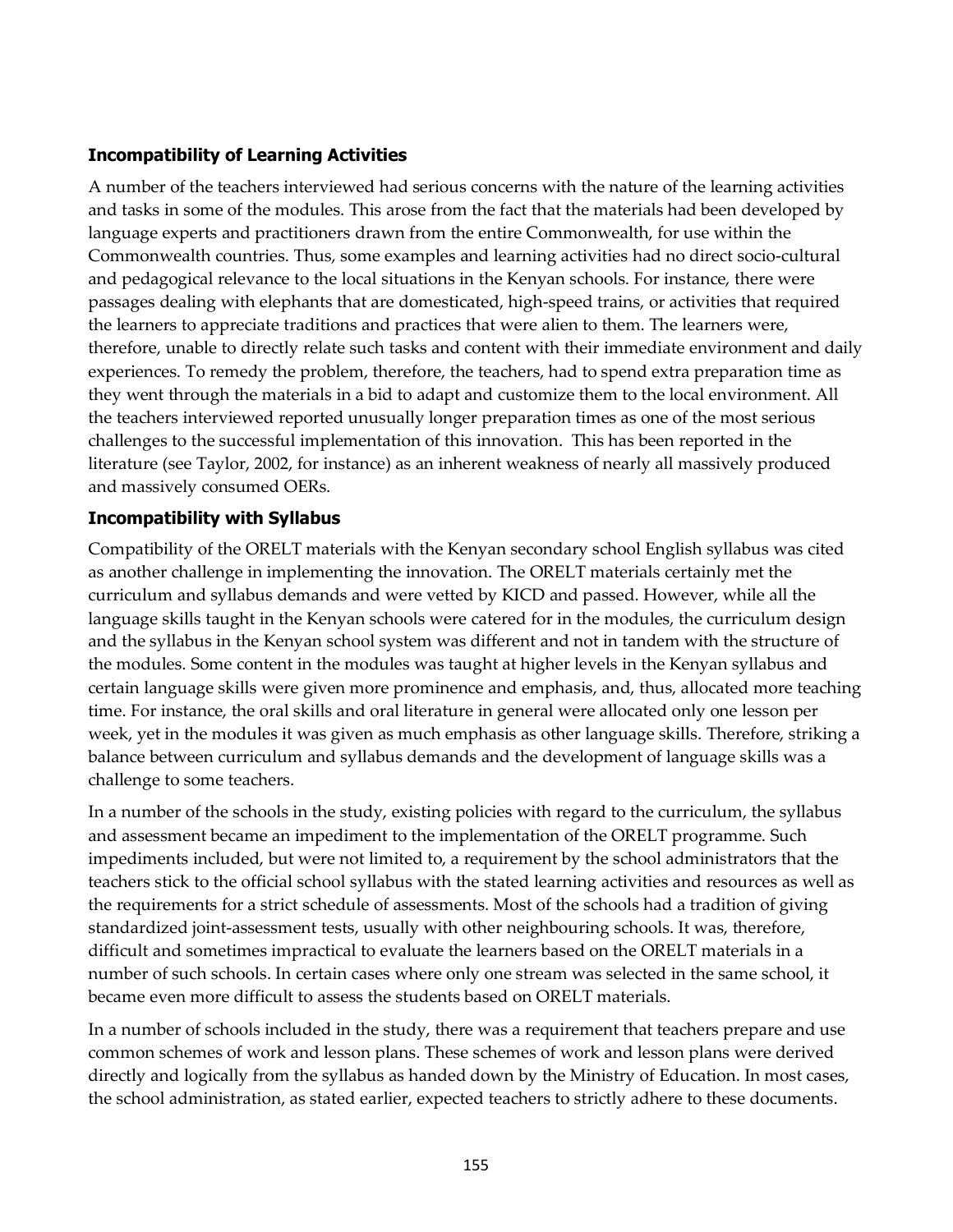Since it was a requirement that teachers use schemes of work and lesson plans, the implication was that teachers who were part of the study had to prepare these two documents on the basis of the ORELT materials before they could use them in the classrooms. This caused serious challenges in using the ORELT materials in some selected classrooms while the rest were using the regular schemes of work and lesson plans. The prescriptive curriculum, therefore, ensured that teachers were bound by the lesson plans and schemes of work. However, some teachers would use the ORELT materials as a supplementary teaching aid, from which they would draw the remedial assignments and homework for the learners.

### **Inadequate Content**

A number of teachers interviewed during the field visits opined that some of the ORELT modules had content that they considered inadequate and insufficient. A case in point was Module 5, *"Language through Literature"*. This was a unit that sought to integrate language learning within literature learning such that learners, while reading and explicating literary texts, were supposed to learn language structures and forms such as grammar and vocabulary. Ideally, this should have blended well with the Kenyan curriculum which provides for an integrated approach to language learning. This was, however, not the case as teachers reported that certain aspects of the content were inadequate and inaccurate. Nearly all the teachers pointed out that the distinction between "simile" and "metaphor" was inaccurate.

It was also observed that a number of the materials needed for the successful execution of some of the learning activities were not readily available in the local schools. Some activities were also considered inappropriate with the typically large classes in the Kenyan schools. Finally, the materials were not adapted for use by visually impaired learners, unlike the standard learning resources produced by the Kenya Institute for Curriculum Development (KICD). They could, therefore, not be used effectively in special schools meant for such visually impaired students.

## **Challenges Related to Innovators' Capacity and Disposition for Innovation**

For the purposes of the current study, innovators were considered to be the teachers that had been inducted on the ORELT materials and were expected to introduce the resources in their English language classrooms, together with the school administration and any other staff that would have had a direct influence on the success or otherwise of the innovation.

#### **Negative Attitudes**

One of the overriding and serious obstacles faced in the implementation of the ORELT materials in the selected schools was the negative attitude towards the materials. A number of the teachers reported that most of their colleagues who were teaching English in other classes, especially those who were not part of the training workshop were not cooperative and had a negative attitude towards the whole project. In some cases, this attitude was also exhibited by the administration, such as the principal and the heads of department. This hindered the effective implementation of the project, especially in administering the standard tests which had been developed during the workshop. Some teachers and heads of department preferred to administer the usual common exams to the students and refused to adopt the ORELT tests.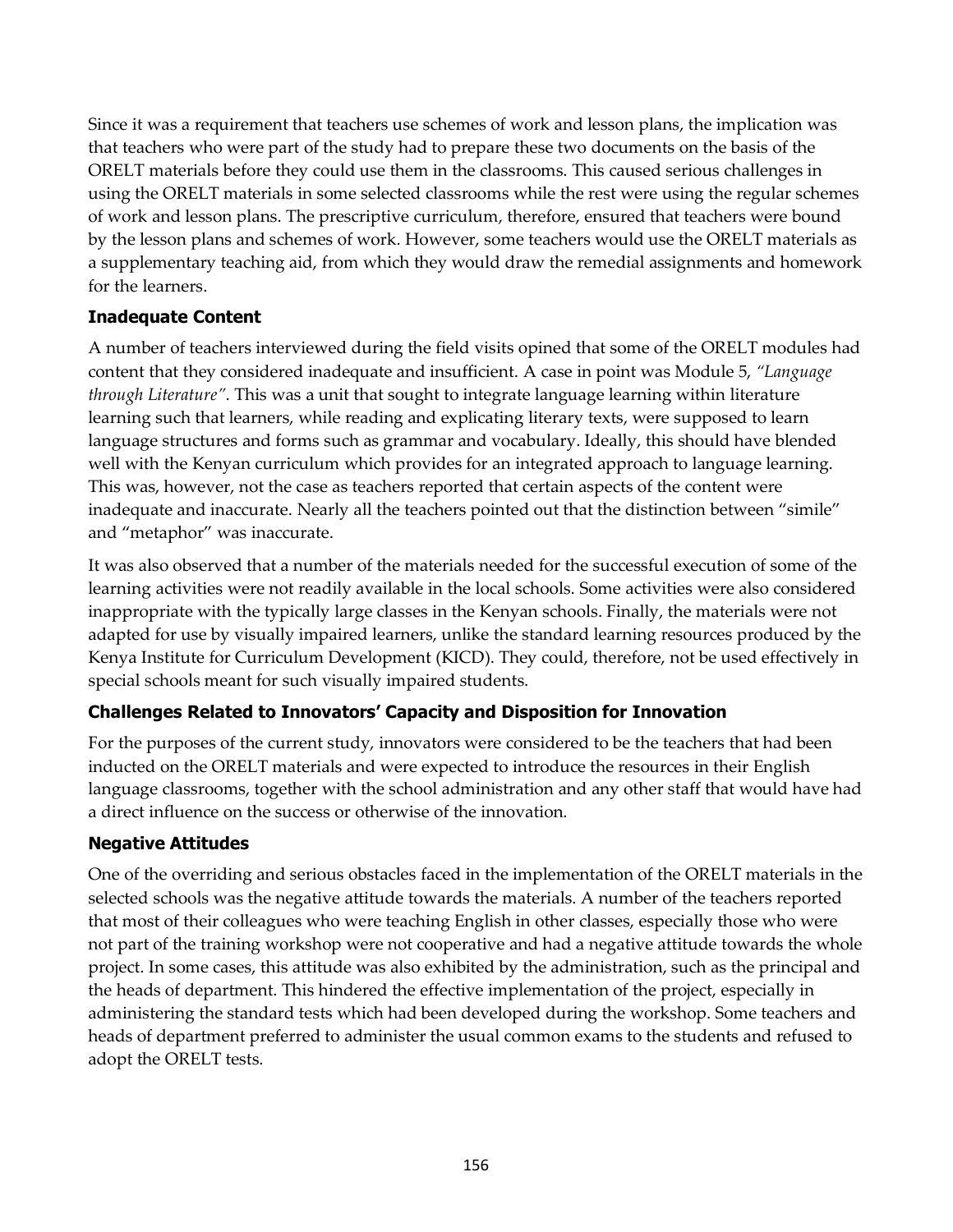#### **Lack of Awareness of OERs**

Another important finding was that some instructors were still unaware of the existence of OER. This was evident from their responses and interactions with the researcher during the field visits. A number of teachers preferred the traditional textbook teaching materials and strictly followed the prescribed textbooks. Most of the teachers were unaware of the existence of OERs, and the few that had an idea about them lacked knowledge on how to access them. It was felt that this was due to a carryover from their training, since most of the college lecturers who trained them also lacked awareness of OERs. Such lack of awareness of the existence and advantages of OERs was a major implementation challenge because it contributed to negative attitudes towards, and mistrust of, the ORELT materials. Additionally, this lack of awareness contributed to a lack of administrative support from the school administrators towards the implementation of the ORELT project.

### **Lack of Adequate ICT Competencies**

All practicing teachers develop some sort of self-supporting practical knowledge that enables them to prepare and conduct their classes (Feiman-Nemser & Floden, 1986). A number of the teachers that we interviewed and observed did, indeed, know how to go about their jobs, albeit with a variety of approaches. They, however, demonstrated less skill when addressing new objectives and methodologies or facing the realities of their changing classrooms brought about by the introduction of the ORELT materials. A number of such teachers were supportive of the use of technology in their classrooms but did not know how to maximise their educational possibilities. This was due to limited ICT skills and proficiencies in some of the teachers, especially in the rural areas. Overall, such teachers did not have the necessary skills or knowledge to bring about change. In some instances, they did not even have a clear idea of what changes to expect in spite of the fact that they had taken part in the training workshops. It would seem that their existing practical knowledge was not a sufficient basis for the implementation of new teaching approaches and they also needed (and perceived the need) of more inductive and intensive training in ICT skills.

#### **Skill Gaps**

Teaching several language skills poses a significant problem to teachers of English in Kenya. In the study, it was noted that teachers had difficulties teaching specific language skills, namely, writing, speaking and reading. These skills were a challenge to most language teachers in both better performing and poorly performing schools. A recent report by Uwezo Kenya (2014), indicated that many children in Kenya cannot read materials for beginners. It was established in the course of the study that most teacher training institutions in Kenya do not systematically train teachers on how to teach these important language skills. Therefore, there were skill gaps in training teachers in language pedagogy. The immediate consquence was a mismatch between the language curriculum offered to teacher trainees at university, and the school curriculum and syllabus that the teachers were actually expected to handle after their training period. While the teachers graduated with a degree in Education, they were ill-prepared to teach language skills in secondary schools.

## **Challenges Related to the Environment for Innovation**

A number of challenges relating both to the formal and informal environments were reported.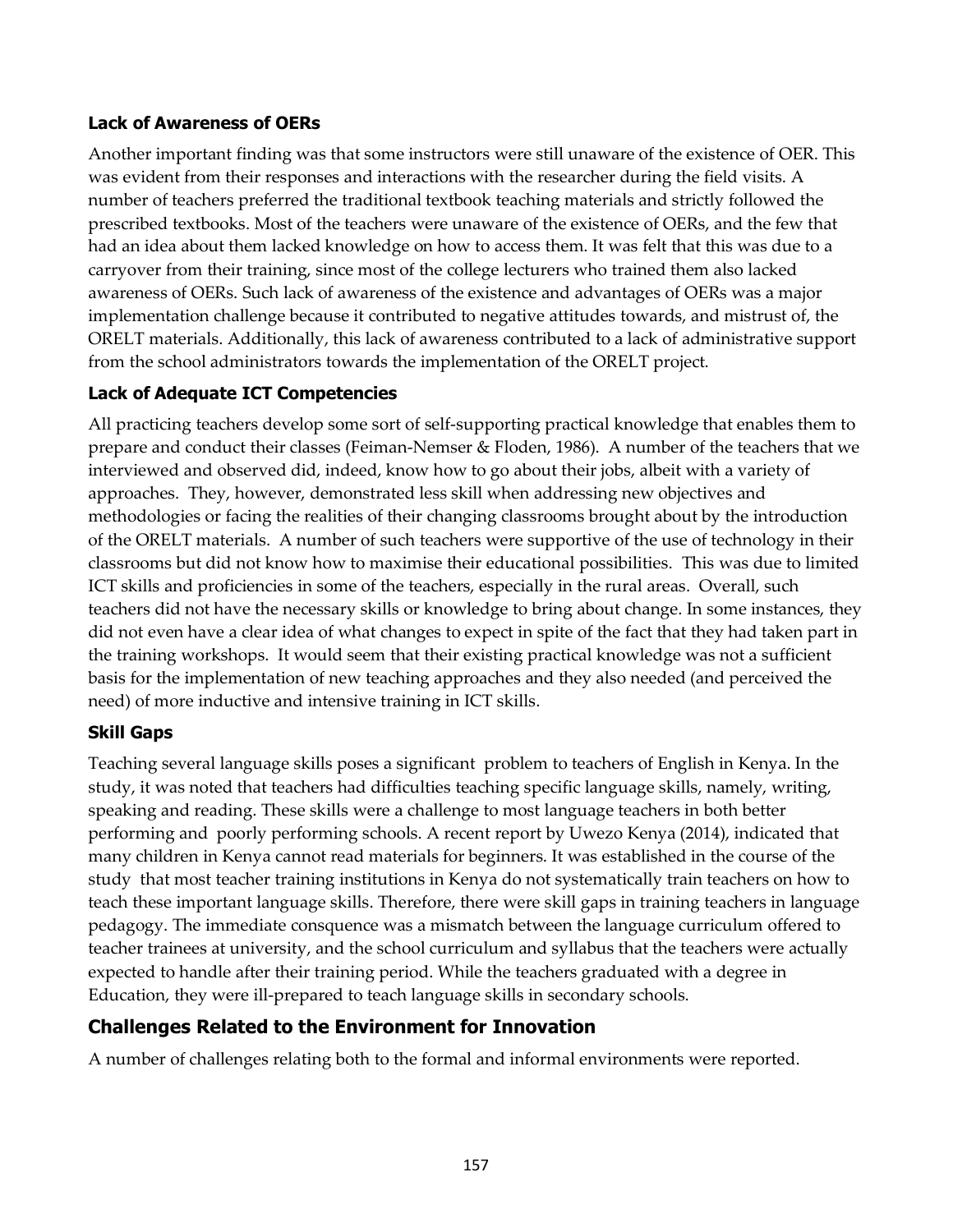### **Inadequate ICT Infrastructure**

Inadequate ICT infrastructure was an obstacle to the implementation of the ORELT materials in certain schools. Although the Government of Kenya, through the Ministry of Education, had launched a programme aimed at improving ICT infrastructure and access in all schools, this was yet to impact all schools, especially those in the rural areas where electricity was not easily accessible. Particularly lacking in such schools was hardware like computers, overhead projectors, video and audio players, and cassettes. In cases where the school administration had purchased this equipment, lack of electric power made it impossible for the teachers to use them.

Teachers hardly accessed online materials because most rural schools in Kenya had no access to the Internet. Those that used their private modems found it too expensive as the schools did not refund the cost of the bundles used. They also had problems using the DVDs in schools that had no electricity. Where there was electricity, it was not easy to view video files in class since the student numbers were high and the teachers depended on only their private laptop computers to show the video or play the audio files. Some schools had LCDs but the teachers had no access to them. In schools that had electricity, teachers had no speakers to project the audio files and, in some instances, no sockets in the classrooms. Lack of computers was, therefore, a major challenge in most schools. Where there were some, they were only meant for office work. Besides, some teachers had no private computers and, therefore, could not use the DVD.

## **Lack of Administrative Support**

The administration in most of the schools that we visited welcomed the ORELT initiative. Head teachers in some schools promised to provide the necessary infrastructure to ensure that the learners could use the ORELT materials. Nonetheless, there were certain obstacles which hindered full utilization of these materials.

In a few of the selected schools, a lack of administrative support hindered the utilization of the ORELT materials. In such schools, the administration did not sufficiently empower the teachers to use the resources in line with the guidelines given during the training workshops. For instance, in one school, the administration did not allow the teacher to administer the pre-test, using the argument that the school had a specific number of tests that the students could be given and that the ORELT pre-test was going to be an extra load on the students. In another school, the head of department and the deputy principal insisted that learning resources to be used in the classrooms had to be uniform in all the streams, while other teachers of English in these other streams would not use the ORELT resources because they had not attended the workshops. In some schools, teachers were not granted permission to network and consult with other teachers in the neighbouring schools who underwent the same ORELT training workshops.

## **Discussion of Findings**

From the foregoing findings about the pilot introduction of ORELT materials in Kenyan secondary schools, it is evident that Kenya has yet to realise the full potential of the OERs in increasing access to quality education, reducing the cost of education through cost-effective educational materials available through The Creative Commons copyright licenses, and improving classroom interaction between teachers and learners.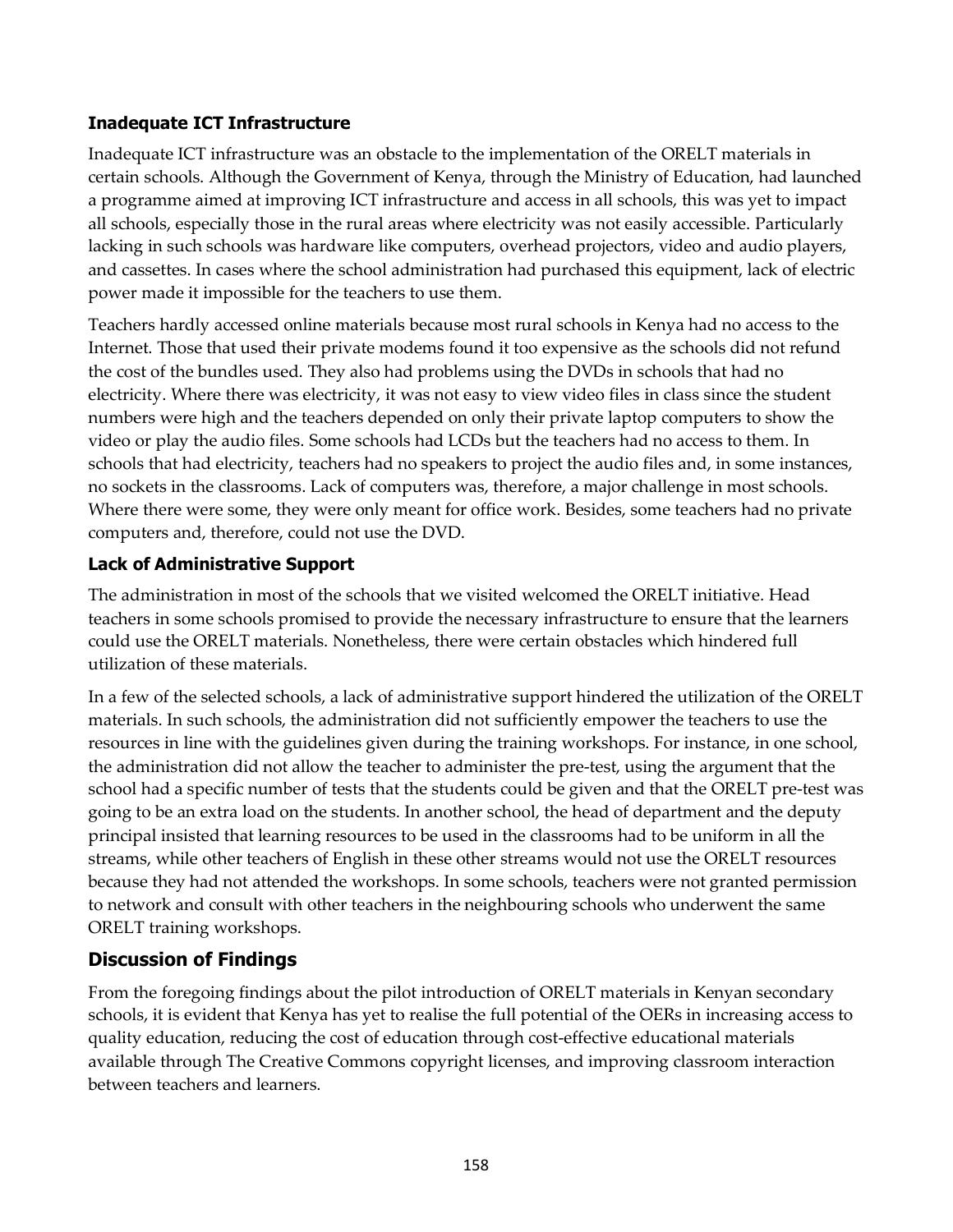In schools where teachers had overcome some of the barriers described above, they evidently appreciated the benefits of the ORELT project in improving language skills, particularly the modules on better listening, success in reading, writing, language through literature and speaking for better communication. For instance, teachers were introduced to different tasks to demonstrate that listening need not be done by teaching the sounds of words or sentences in isolation but by exposing students to natural language in communicative situations. They also brainstormed various ways of improving attitudes to reading culture, since the modules were very explicit on that topic. Writing skill, which was the most unpopular with the learners and the teachers, was identified as one that teachers and students of English could not ignore.

Despite the challenges, all the teachers interviewed reported that the modules were very helpful. They made the teaching and learning of English exciting, easier and lively. Most students that were interviewed explained that the ORELT materials gave them a rare opportunity to learn English in a more practical way. They explained that the resources, especially the audio and video files, made learning practical and interesting. The materials gave them the opportunity to practice pronunciation, learn how to review each other's written work in a peer-review exercise and formulate debate topics on their own. The teachers were, however, reluctant to ask the learners to review each other's work, citing administrative challenges, since such an approach would be misconstrued as laziness and abrogation of the teachers' responsibilities of feedback provision to the learners. The learners were particularly happy to have their colleagues review their work and identify typos, spelling mistakes, punctuation errors before submitting their work to the teachers. The learners and the teachers reported improved performance in the writing exercises. Needless to say, the debating sessions among learners helped to build their self-confidence and also improve their language skills. The learners also explained that in instances where some teachers had difficulties pronouncing certain sounds due to First Language (L1) influence, the teacher would play the DVD and ask them to attempt the correct pronunciation.

The findings of the present study have highlighted the importance of engaging teachers in developing, sharing and reusing OERs, as evidenced by their experiences with ORELT. As stated earlier, the teachers were involved at the early stages of this pilot study and later on engaged during follow-up visits as they used the materials in their classrooms. As Fitzgerald (2013:21) observes:

Empowering users through early involvement in projects that deal with OER, whether through a design-based approach (as in TOETOE) or by employing them to assist with project tasks (as in LORO), is an effective way of allowing them time to begin to reconstruct their identity as teaching practitioners. The journey from acquiring new knowledge and skills to fully understanding the transformation that results from applying these to one's practice can be a lengthy one, as the learning curve for many practitioners is rather steep. Early input through teacher education and sustained engagement and support for practising teachers through the incorporation of open practices into professional development activities are key.

In the present study, it is evident that the positive reception of the ORELT materials by the teachers was largely attributable to the early involvement of the teachers from the conceptualization of this innovation. The views by Fitzgerald above, coupled with the findings, underscore the need to involve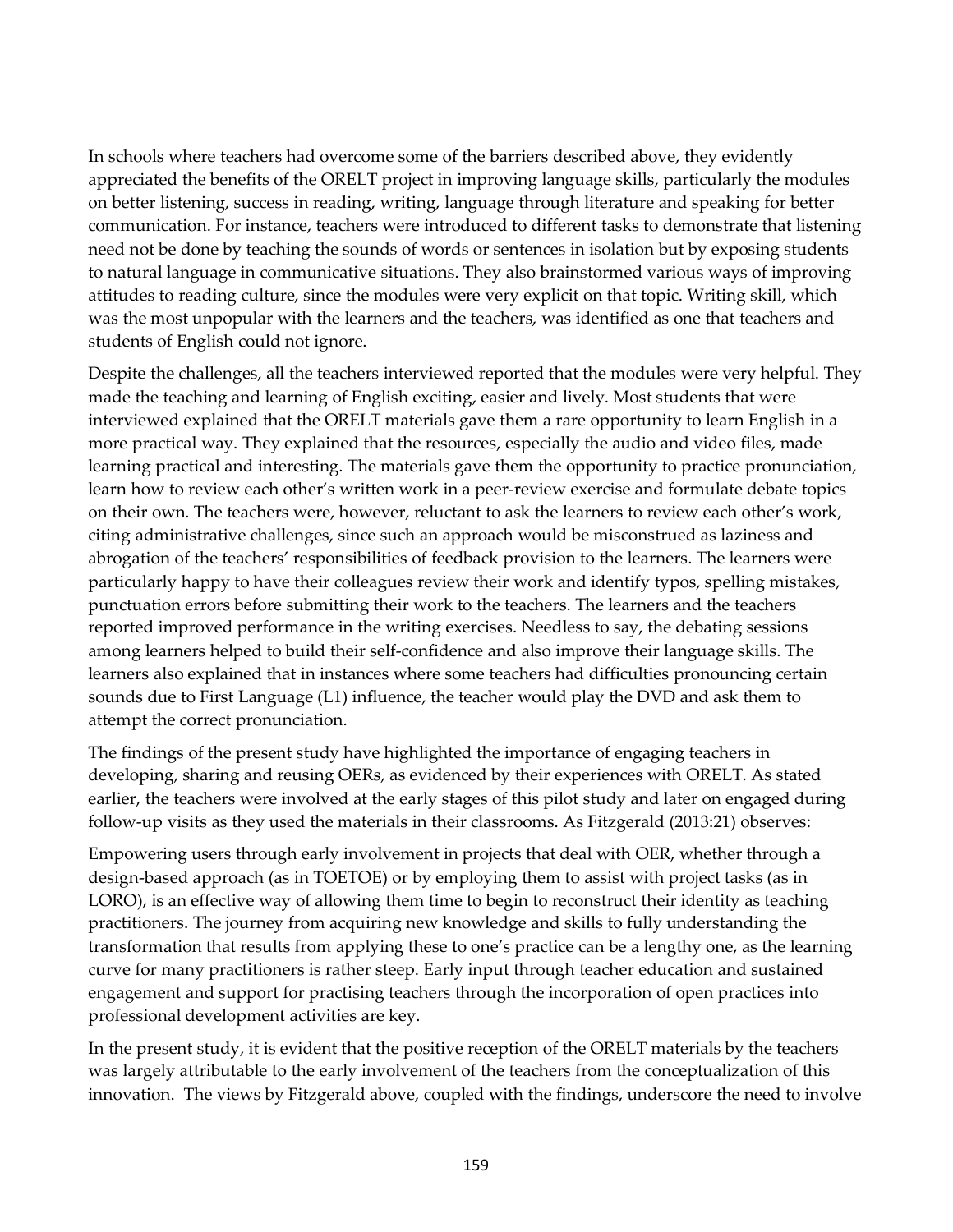teachers early in any innovation in the classroom. This is even more pertinent when the innovation involves a significant departure from the traditional modes of learning, and requires extra skills, as is the case with the ORELT materials. Early and sustained user involvement in an innovation can take different forms. In the case study by Quinn et al (2011), early and sustained user involvement in the project was by way of a number of language teachers from the institution being employed to carry out project tasks as research assistants, project assistants, technical testers, resource 'uploaders', trainers and champions. Several of them went on to disseminate LORO at internal and external events. In the present study, it took the form of a baseline survey, conducted for one month (from Feb 2 – Mar 1, 2013) involving the teachers, two induction training workshops, field visits to observe and provide technical support to the teachers as they utilized the materials in their respective classrooms, and the active engagement of a select cohort of teachers as Trainers of Trainers to train other teachers on the implementation of the innovation. Whatever form it takes, early and sustained involvement in any innovation in the classroom is critical for its success because it makes the environment conducive for innovation.

The audio-visual component provided by the DVD-facilitated retention of the content by students. The teachers averred that students grasped the varied concepts and content better if the content was illustrated with video recordings. Thus, the audio and visual aspect of the ORELT modules made learning more interesting. This shows that if the environment is conducive to innovation, the ORELT materials can improve learning and increase learner participation in the learning process. This can be achieved by developing OER models of learning and providing training to understand the 21<sup>st</sup> Century, virtual classrooms and new pedagogical methods. The Innovator, who in our context is the teacher, may understand the importance of new pedagogical methods but without relevant support, the innovator and the innovation itself (learning) is bound to face challenges. In Thompson's (1965) model where innovation is assumed to take place only with actual use, the ORELT project can be said to be slowly gaining ground in Kenya. However, its success and the success of other OERs in Kenyan schools will be dependent on the stakeholders' good will, their understanding of the advantages of the OERs in the learning process, and, thus, are able to see the need to address the implementation challenges in infrastructure, policy, attitude, administrative support, pedagogy and logistics.

Downes (2009) argues that OER uptake necessitates less emphasis on providing resources, and more on removing barriers and restrictions. ICT has been identified as one of the enduring challenges to the implementation of OERs in many educational settings. MacKinnon and Pasfield-Neofitou, (2016), in a study on the "Produsage" model to support OER in English Language teaching in higher education made a distinction between IT-related and IP-related barriers to implementation of OERs as innovations in language teaching. They point out that internal IT policies of any organization, whether it is the producers and right holders of the OER, or whether it is the intended final consumer of the innovation (such as a school) play a largely overlooked role in determining the extent to which OER implementation becomes a practical reality. Additionally, they identified copyright restrictions as an obstacle to the richness of the media available in language teaching and learning. The findings of the present study serve to buttress these sentiments by pointing out the need to take into account not only IT software but also the hardware. This is because, as reported in the findings of this study, the availability of adequate IT infrastructure, coupled with the requisite skills among the target teachers, proved to be a major challenge to the introduction of ORELT materials in the selected schools.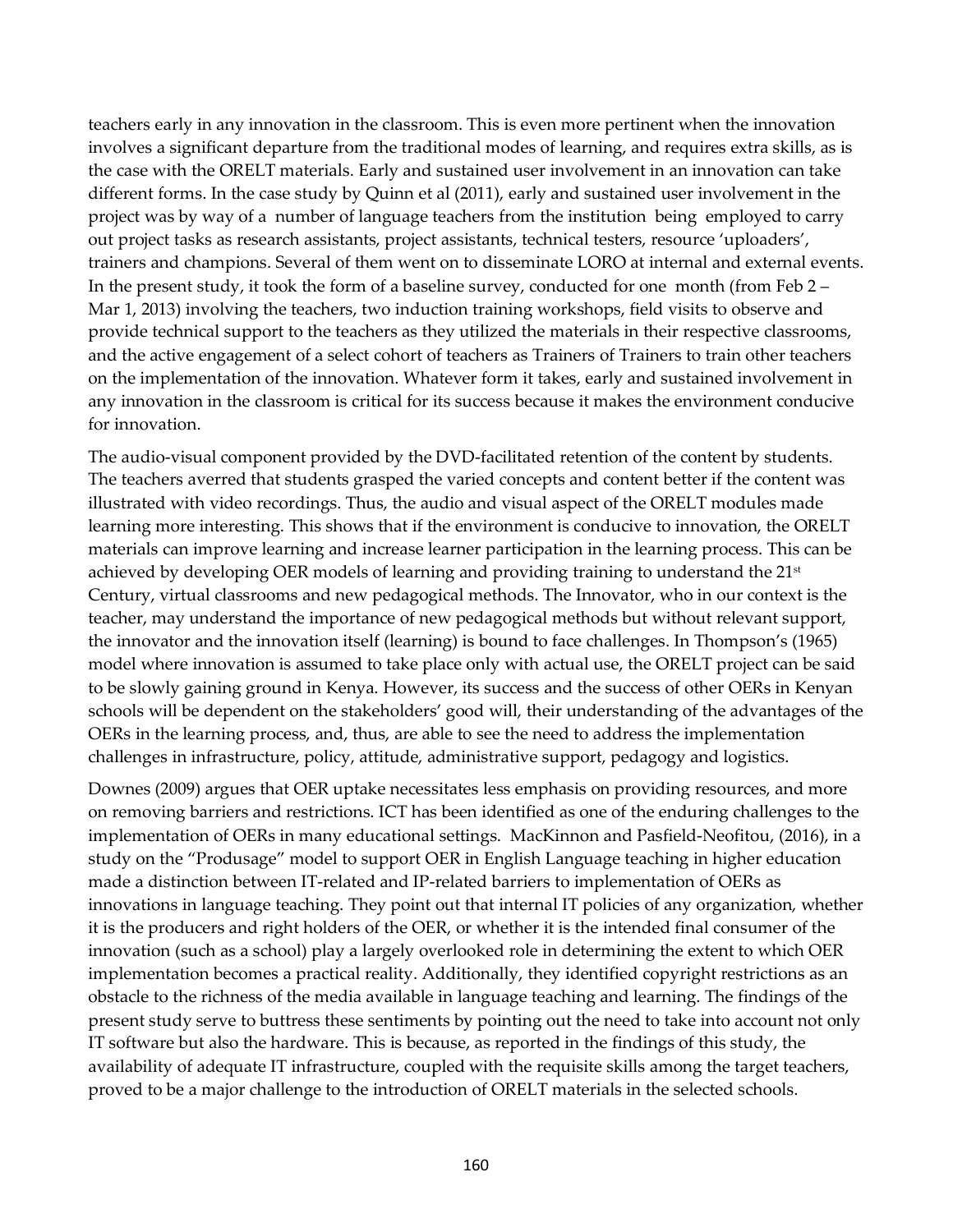Accordingly, there is a need to ensure that all IT considerations are taken into account if OER innovations are to be successful.

## **Conclusions**

In concluding the study, the researchers suggest that the OER implementation in Kenya can go a long way to reducing the cost of education in the country without compromising on the quality of learning, the myriad of challenges not withstanding. In the ORELT project in Kenya, for instance, the researchers established that the rural, poor schools with limited resources adopted the materials because they had limited or no teaching resources. The well-established schools, sponsored by the church or government, hardly utilised the resources because they had more resources than they needed in their libraries.

The flexibility with which the materials were developed, i.e., the texto-book format, DVD, online and offline models of access, made the materials available to all categories of schools, despite the ICT infrastructural challenges. What can be seen to be lacking in Kenya is sensitization to what OERs are, their implementation approach, and their benefits among the key stakeholders. A government that is comitting so much to developing ICT infrastracture in Kenyan institutions of learning cannot afford to ignore the changing trends in modes of content delivery, including virtual classrooms. The teachers in Kenya, therefore, require regular in-service training to build their capacity on new pedagogical skills in order to keep abreast with the changing trends from the traditional classroom to the 21st Century virtual classroom and digital teaching and learning. In addition, what also emerged in our study is the impact of the prescriptive curriculum in Kenyan classrooms. The pre-set and the fixed syllabus and examination schedules are all an indication of a system that is dominated by examination-oriented approaches to learning. The immediate outcome is a lack of creativity on the part of the teachers and the learners, who learn for the sake of passing examinations and not for the sake of gaining knowledge and competence in language skills. It is hoped that in the on-going restructuring of the education system in Kenya, learners and teachers will have more room to try out new teaching and learning experiences and make learning more innovative and interesting.

## **References**

- Downes, S. (2009). *Downes-Wiley: A conversation on open educational resources*. Canada: National Research Centre. Retrieved from http://www.downes.ca/me/mybooks.htm
- Feiman-Nemser, S., & Floden, R. (1986). The Cultures of Teaching. In M. C. Wittrock (Ed.), *Handbook of research on teaching* (3rd ed., pp. 505-526). New York, NY: Macmillan.
- Fitzgerald, A. (2013). *Openness in English for academic purposes. Open Educational Resources case study: Pedagogical development from OER practice.* Commissioned by the Higher Education Academy (HEA) and the Joint Information Systems Committee (JISC), United Kingdom.
- Groff, J., & Mouza, C. (2008). A Framework for Addressing Challenges to Classroom Technology Use. *AACE Journal*, *16*(1), 21-46.
- MacKinnon, T., & Pasfield-Neofitou, S. (2016). OER "Produsage" as a Model to Support Language Teaching and Learning. *Education Policy Analysis Archives, 24*(40).
- OECD (2007). *Education at a glance: OECD indicators – 2004 edition*. Paris: OECD.
- Thompson, V. A. (1965). Bureaucracy and Innovation. *Administrative Science Quarterly*, *10*(1), 1-20.